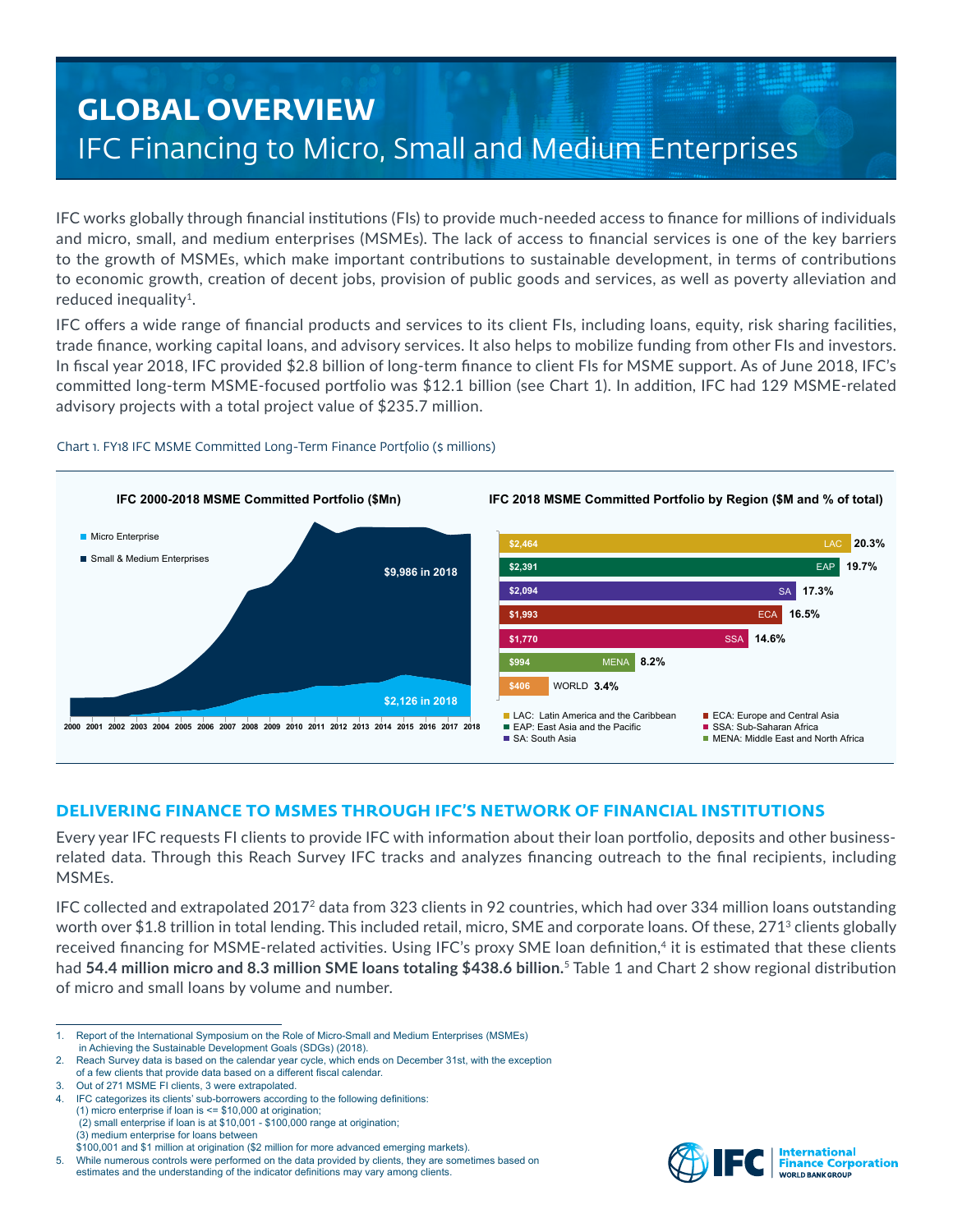

#### Table 1: IFC FI Clients' Micro and SME Outstanding Loan Portfolio by Region, 2017<sup>6</sup>

| <b>Region</b>                   | <b>Micro Loans</b> |             | <b>SME Loans</b> |             | <b>MSME Loans</b> |             |
|---------------------------------|--------------------|-------------|------------------|-------------|-------------------|-------------|
|                                 | # Millions         | \$ Billions | # Millions       | \$ Billions | # Millions        | \$ Billions |
| East Asia and the Pacific       | 11.21              | 31.51       | 5.05             | 178.19      | 16.26             | 209.69      |
| Europe and Central Asia         | 2.68               | 5.94        | 0.85             | 52.56       | 3.53              | 58.51       |
| Latin America and the Caribbean | 12.08              | 12.41       | 1.55             | 90.62       | 13.63             | 103.03      |
| Middle East and North Africa    | 1.15               | 0.81        | 0.04             | 5.10        | 1.19              | 5.91        |
| South Asia                      | 24.58              | 21.71       | 0.65             | 27.96       | 25.23             | 49.68       |
| Sub-Saharan Africa              | 2.72               | 1.47        | 0.19             | 10.32       | 2.91              | 11.79       |
| <b>Total Loans</b>              | 54.42              | 73.86       | 8.32             | 364.75      | 62.74             | 438.60      |

#### Chart 2: IFC FI Clients' Micro and SME Outstanding Loan Portfolio Distribution (%), 2017



# **FOSTERING ECONOMIC GROWTH AND SOCIAL WELFARE: THE ESTIMATED IMPACT ON SME JOB CREATION**

According to IFC's in-house econometric model, every million dollars loaned to SMEs in developing countries created an estimated average of 16.3 additional permanent jobs over two years, when compared to firms that did not have access to finance.7 In addition to the Reach Survey data, this model uses primary data collected by IFC during SME surveys and the World Bank Enterprise Survey data. Extrapolating IFC's estimate to its own client financial institutions suggests that in 2017, due to their SME lending activities, the availability of financing resulted in the creation of 1.7 to 2.9 million additional permanent jobs (see Table 1 and Chart 3).

<sup>7.</sup> Job creation estimates capture the number of additional permanent jobs added by SMEs only who receive financing, compared to similar SMEs who do not have access to financing. The model relies on the growth of the SME loan portfolio as the key input. The range is based on different assumptions about loan disbursement.



<sup>6.</sup> South Asia region includes Afghanistan and Pakistan, which in previous years were grouped under the Middle East and North Africa region.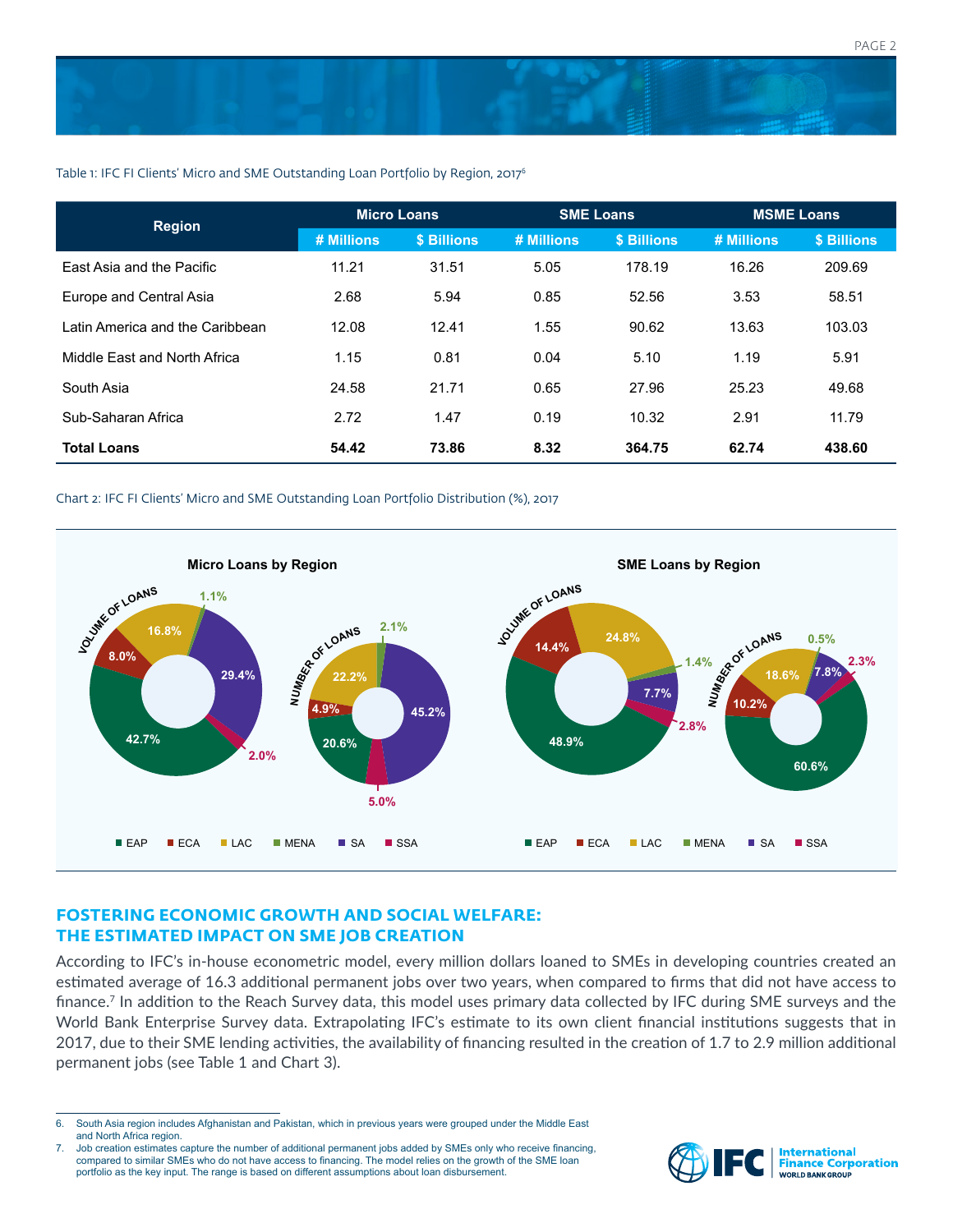



For reference, these estimated job creation numbers can be compared to the International Labour Organization's calculation of aggregate annual job creation in developing economies. In 2017, for example, developing countries created 27.7 million new jobs. As IFC client FIs' loan portfolio created about1.7 million to 2.9 million jobs in the same year, the IFC network accounted for 6.3 to 10.6 percent of the actual jobs created.<sup>8</sup> This is important in the broader context set out by the 2013 *World Development Report on Jobs*, which estimates that 40 million jobs per year must be created by 2020 to maintain the 2005 level of employment across developing countries. IFC and its clients are thus achieving tangible results and impact as a result of their efforts to promote SMEs, job creation, and poverty reduction.





# **AN OVERVIEW OF OUTCOMES FOR IFC ENGAGEMENTS: MICROFINANCE AND SME**

IFC places its MSME clients in two categories: FIs supported by IFC in the area of microfinance – clients with microfinancefocused engagements; and FIs supported by IFC in the area of SME financing – clients with SME-focused engagements. In 2017, IFC collected or extrapolated data from 87 microfinance and 184 SME-focused engagements. SME-focused clients funded 50.7 percent of the total number of micro loans representing 67.5 percent of the total funding for the microenterprises. Likewise, the microfinance focused clients actively crossed over to SME with 8.5 percent of the number of SME loans and 5.9 percent of the total volume. In addition, 42.5 percent of clients with microfinance-focused engagement and 30.4 percent of clients with SME focused engagement received advisory services.

Table 3: SME-Focused Engagements<sup>10</sup>

#### **Outstanding Loan Portfolio Average Loan Size NPLs Loan Type # Millions \$ Billions \$ %** Micro 26.5 23.9 901.3 8.4% SME 0.7 21.6 3,0838.2 5.7% **Total 27.2 45.4 1,672.1 7.0% Outstanding Loan Portfolio Average Loan Size NPLs Loan Type # Millions \$ Billions \$ %** Micro 24.8 24.5 985.3 5.1% SME 3.0 185.2 61,113.3 4.1% **Total 27.9 209.7 7,525.9 4.2%**

Table 2: Microfinance-Focused Engagements<sup>9</sup>

Notably, SME-focused engagements reported lower NPLs, especially among the loans to SMEs. Overall the microloans provided have shown significant lower asset quality, when compared to loans to  $SMEs<sup>11</sup>$  (see Table 2).



<sup>8.</sup> This excludes jobs created by IFC's FI clients in China, Romania, Ukraine, Russian Federation, Belarus, Bosnia and Herzegovina, Georgia, and Latvia as these countries reported net job destruction according to the ILO database. While IFC's client FIs' SME operations may have created jobs in these countries, they will not be counted here. 9,10.Average Loan Size and NPLs do not include extrapolated data.

<sup>11.</sup> Microfinance institutions in India were responsible for large NPLs among MFI engagements.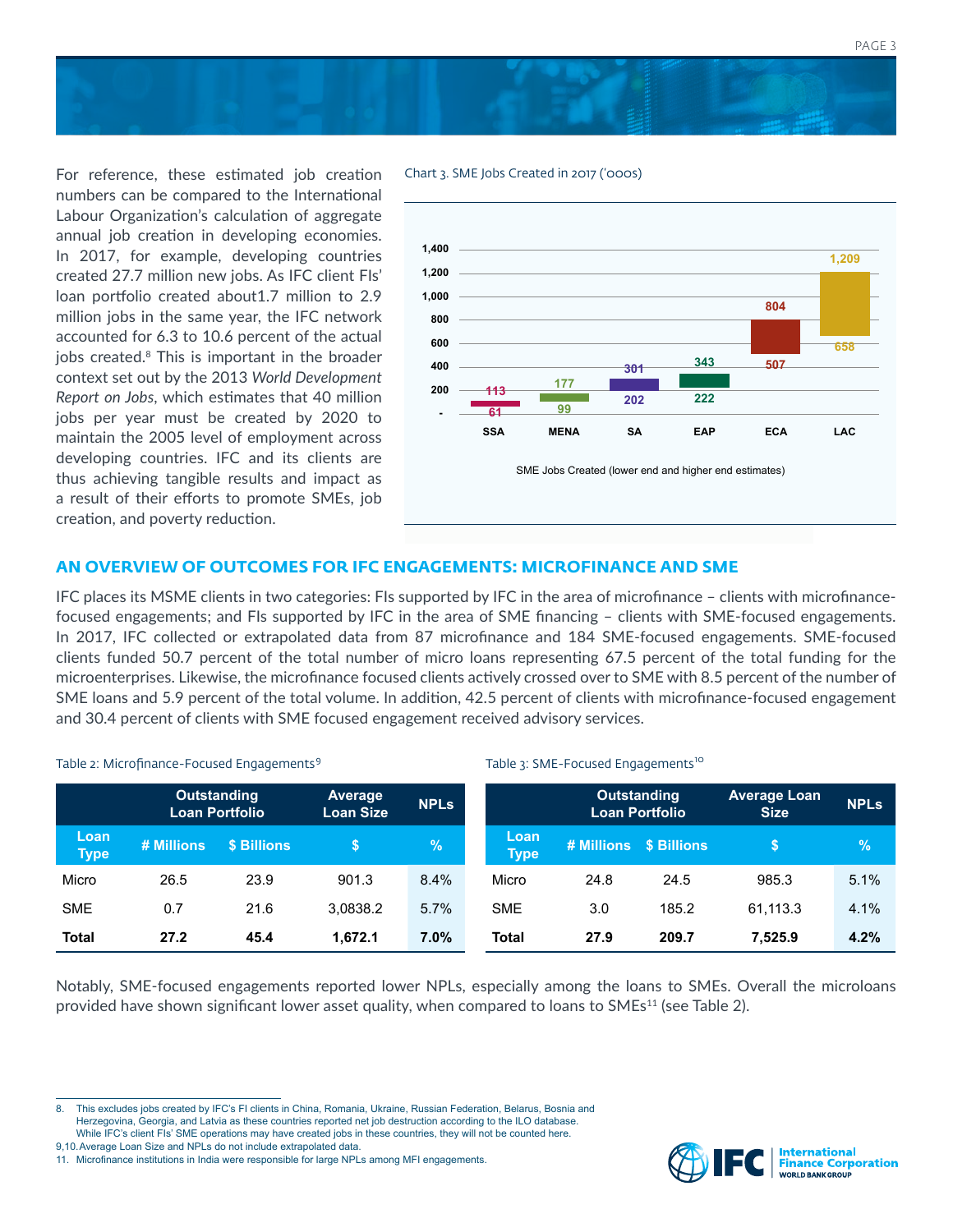

# **PROMOTING GENDER EQUALITY IN FINANCIAL SERVICES: LENDING TO WOMEN-OWNED MSMES**

Gender equality is an important condition for a prosperous and sustainable world; however, in many countries women have lower access to education, employment, business opportunities and financial services, as well as unequal social status and rights. The annual estimated credit gap for women-owned MSMEs is about  $$1.7$  trillion.<sup>12</sup>

To address this challenge, IFC launched in 2012 the Banking on Women Program that promotes financing for women-owned SMEs. In addition, recently IFC requested clients to report on their loan portfolios to women-owned enterprises. In 2017, 153 IFC FI clients provided data for micro loans to women while 143 FI clients provided SME loans to women data. These clients provided 62.6 percent of total micro loans by number to women, and 17.8 percent of total SME loans by number to women-owned firms.13 Although, women have been facing strong barriers to access credit, the data from IFC's clients has shown that loans to women have lower than average delinquency. Among the clients that reported non-performing loans (NPLs) to women, the delinquency rate is 41.5 percent lower (from 4.9 percent overall to 2.9 percent) for micro loans to women and 13.3 percent lower (from 4.2 percent to 3.7 percent) for SME loans to women (see Table 3).

#### Table 4: IFC FI Clients' Loans to Women and Women-owned MSMEs<sup>14</sup>

|            | Number of<br><b>Loans to Women</b> | <b>Total Volume of</b><br><b>Loans to Women</b> | Number of<br><b>Loans to Women</b> | <b>Total Volume of</b><br><b>Loans to Women</b> | <b>NPLs (Loans</b><br>to Women) | <b>NPLs (All</b><br>Loans) |
|------------|------------------------------------|-------------------------------------------------|------------------------------------|-------------------------------------------------|---------------------------------|----------------------------|
| Loan Type  | # 000                              | \$ Millions                                     | % Of total                         | % Of total                                      | $\sqrt{2}$                      | $\%$                       |
| Micro      | 25.494.4                           | 11.302.4                                        | 62.6%                              | 31.3%                                           | 2.9%                            | 4.9%                       |
| <b>SME</b> | 339.4                              | 11.437.7                                        | 17.8%                              | 11.4%                                           | 3.7%                            | 4.2%                       |

# **HISTORICAL GROWTH AND DYNAMICS OF IFC CLIENTS' MSME PORTFOLIO**

portfolio of MSME client FIs has grown consistently over time. Three main factors influence the overall MSME loan portfolio growth: 1) changes in the MSME portfolio among existing IFC clients, 2) entries of new clients, and 3) exits of existing clients, when, for example, IFC clients fully repay their loans and stop reporting to us. The dynamics of these factors determines the MSME reach growth trends from year to year. Thus, in the post-financial crisis period (2011-2017), the MSME loan portfolio increased 18.2 percent by number, and 13.9 percent by volume of loans on a compounded annual growth rate (CAGR).

During 2016-2017, the volume of MSME loans increased by 6.5 percent, and the number of loans increased by 1.2 percent, despite a slow economic growth and currency devaluation in many developing countries (Chart 4).

The volume of micro and SME loans by IFC's Chart 4. IFC Clients' MSME Loan Portfolio Growth, 2004-2017



<sup>12.</sup> IFC MSME Finance Gap (2017). http://www.smefinanceforum.org/data-sites/msme-finance-gap



<sup>13.</sup> IFC defines women-owned SME as a firm with (a) > 51 percent ownership/stake by a woman/women; or (b) > 20 percent owned by a woman/women AND 1 woman as CEO/COO (President/Vice-President) as well as 30 percent of the board of directors being women where a board exists; and which received

loans from \$10,000 to \$1 or 2 million at origination. 14. NPLs figures include clients that have reported NPLs for Loans to Women-owned MSMEs only: 19 clients for micro loans and 111 for SME loans.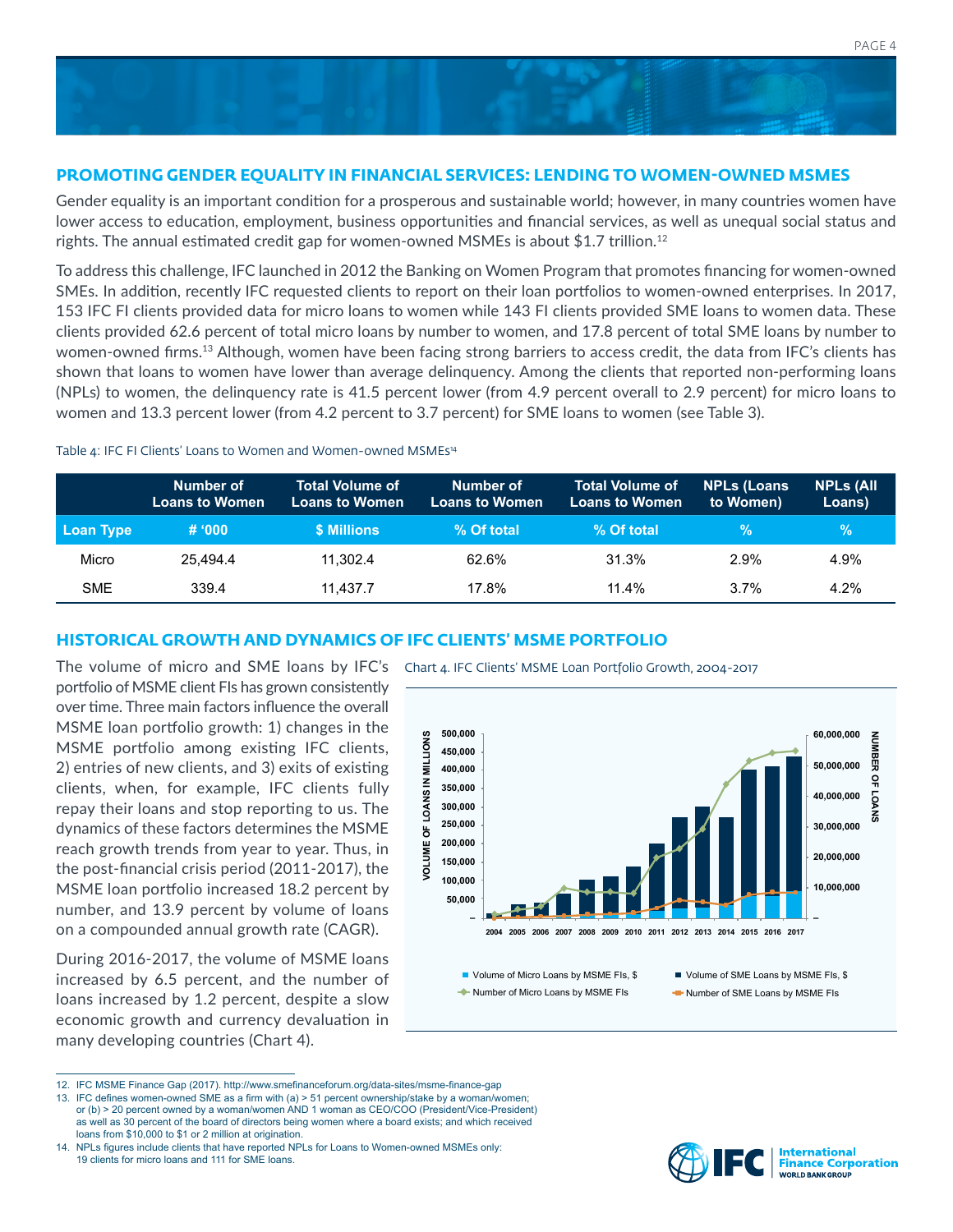# **FINANCIAL INCLUSION THROUGH DEPOSIT AND OTHER TRANSACTIONAL ACCOUNTS**

IFC is committed to the World Bank Group goal of achieving universal access to finance by 2020. Financial access may include loans, but can also simply mean someone has access to alternative financial channels (i.e. mobile banking, internet banking) or deposit/saving accounts. The growth of savings accounts is also important because deposits are a major funding source for deposit-taking institutions and a safe place for their clients to store cash.

In 2017, 197 clients reported \$1.6 trillion in deposit accounts, which include current/transactional accounts, interest-bearing deposits, and e-money accounts. One year before, 202 clients reported \$2.5 trillion in deposits and other transactional accounts. Specifically, large clients in China, who left the IFC portfolio in 2017, contributed to the significant change in the last two years.

Chart 5 demonstrates the distribution of the deposits and other transactional accounts by the type of the account owner. Individual accounts hold about half of the total deposits volume among IFC's clients.

# **THE MSME FINANCE GAP AND OPPORTUNITIES FOR FIs TO ADDRESS CREDIT CONSTRAINTS**

The World Bank Group report, "MSME Finance Gap: Assessment of the Shortfalls and Opportunities in Financing Micro, Small and Medium Enterprises in Emerging Markets", estimates that in the developing economies surveyed, the potential demand for MSME finance is \$ 8.9 trillion. The finance gap attributable to formal MSMEs in developing countries is valued at \$ 5.2 trillion, which is equivalent to 19 percent of the gross domestic product (GDP) of the 128 countries. This in turn amounts to 1.4 times the current level of MSME lending to these countries.

Moreover, the study estimates that there are 65 million formal micro, small and medium enterprises that are credit constrained, representing 40 percent of all MSMEs in the 128 reviewed countries.

Regional analysis of potential MSME demand demonstrates that it is highest in the East Asia and The Pacific (EAP) region – with almost 58 percent of the total global potential demand (see Chart 6). This is mainly driven by the large demand and supply in China (\$4.4 trillion and \$2.5 trillion,

Chart 5. IFC Clients' Volume of Deposits and Other Transactional Accounts, 2017 (Average Volume Percentage Distribution)



Chart 6: Regional Distribution of MSME Potential Demand and Finance Gap (%)



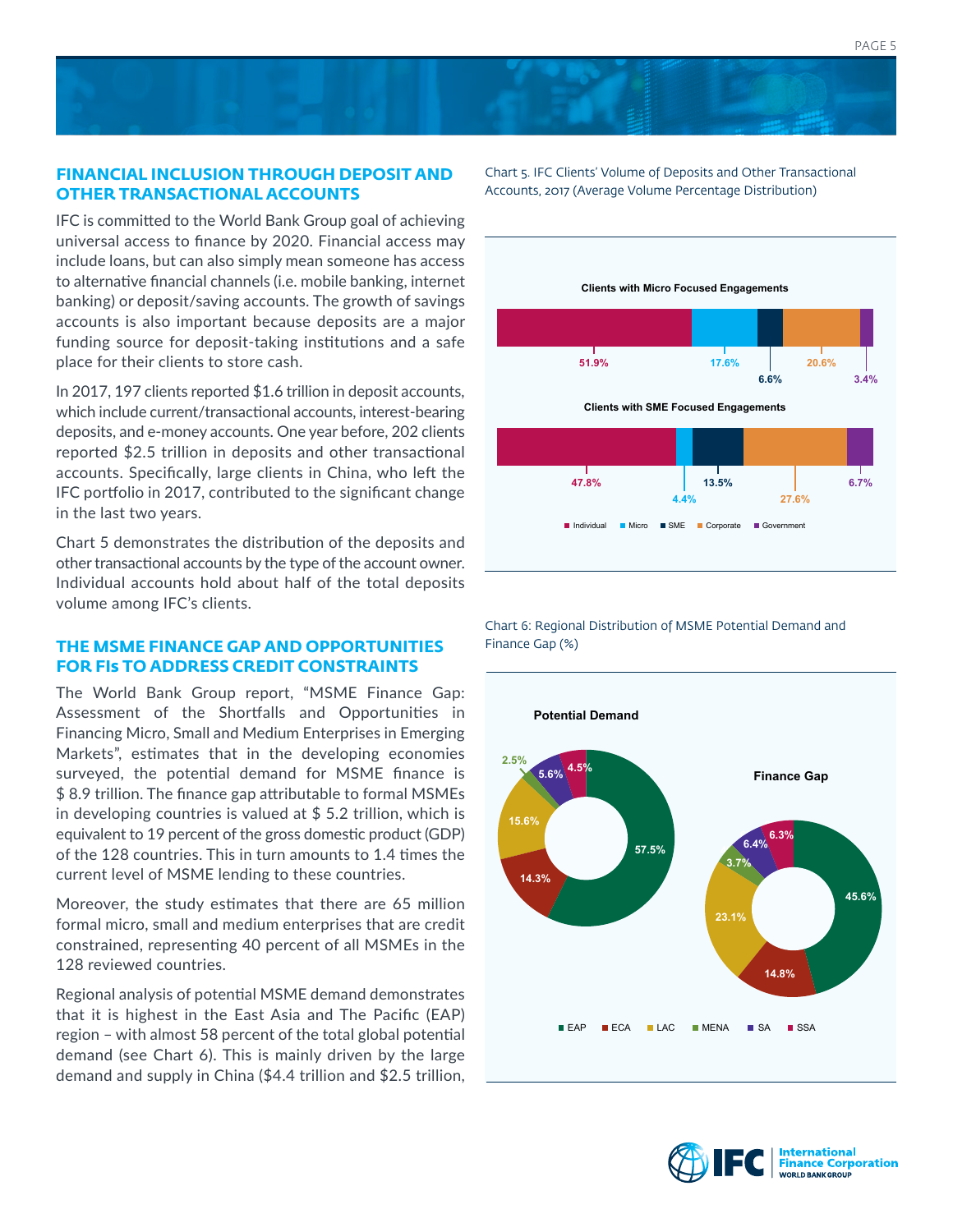



respectively). The finance gap in Latin America and the Caribbean (LAC) is the second largest after the East Asia region, and is mainly driven by Brazil (\$0.6 trillion). India is another big contributor country, with a finance gap of \$230 billion, representing 68 percent of the total gap in the South Asia region.

Chart 7: IFC FI Clients' MSME Outstanding Loan Portfolio Distribution (%) and MSME Finance Gap Distribution (%), 2017



gap and the recent IFC's MSME Reach shows that IFC operations have been focused on the areas with the largest need of improvement in MSME lending (see Chart 7). Together EAP and LAC regions account for about 69 percent of global MSME finance gap and about 71 percent of total MSME lending portfolio among IFC's clients.

Considering supply of finance, IFC has made significant contribution to financing MSMEs through its network of financial institutions. As of 2017 IFC Reach accounted for 11.8 percent of total supply of MSME finance worldwide. In LAC, IFC has achieved above half of total supply in part because of the relationship with large institutions in the region. Differently, in EAP, large state-owned banks provide subsidized credit to MSMEs through various schemes and as a result IFC's private sector clients contribution to supply finance is currently at 7.6 percent (Chart 8).

#### Chart 8: IFC FI Clients' MSME Outstanding Loan Portfolio share of MSME Supply Finance